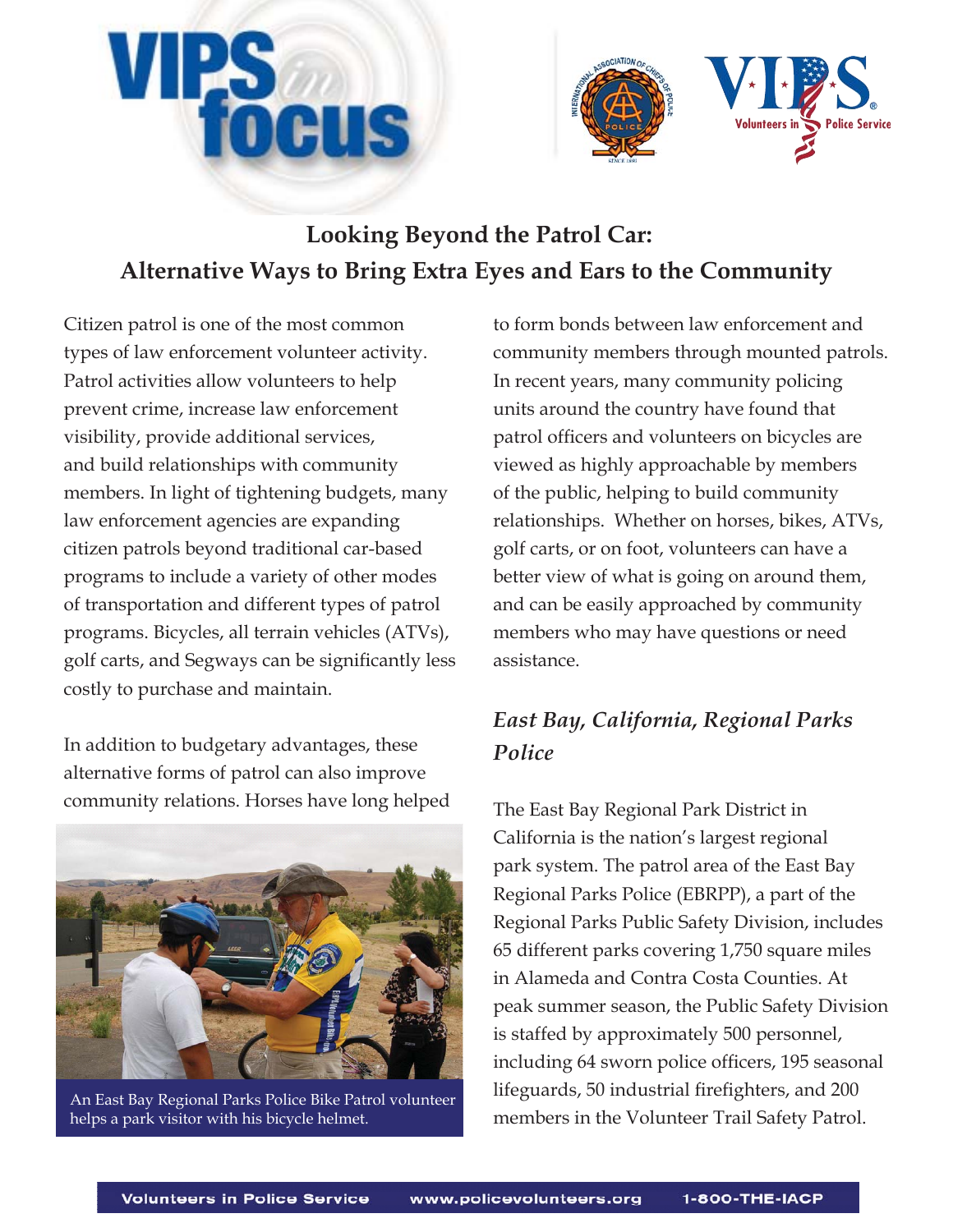The mission of the Volunteer Trail Safety Patrol (VTSP) is to "observe, report, and educate." VTSP members educate visitors about East Bay Regional Park District resources, programs, facilities, and rules; observe and report safety issues, incidents, and emergencies; foster positive relationships among user groups; and assist with public events in the East Bay Regional Park District.

The VTSP is comprised of five groups: the Volunteer Mounted Patrol, Volunteer Bicycle Patrol, Volunteer Hiking Patrol, Volunteer Marine Safety Unit, and Companion Dog Patrol. The different divisions have varying numbers of required hours per month, but they perform the same basic functions outlined in the program mission: observing safety issues, reporting them to dispatch, and educating park visitors. All units wear a standard uniform polo shirt with a VTSP patch. The only exception is the bike patrol volunteers, who typically wear special biking jerseys that are marked VTSP Bike Patrol. While on duty, all volunteers carry an ID card and, depending on their training level and equipment availability, a two way radio. Each patrol group has its own volunteer leadership who coordinate periodic meetings for their group. The overall program is administered by a Volunteer Coordinator who works out of the Operations Division of the Public Safety Department.

All volunteers fill out an initial application and are background checked prior to acceptance. New volunteers are given an orientation, which includes going out on patrol with a current volunteer. They learn the basics of patrol duty and are instructed on how to talk to park users.

Volunteers may choose to take additional training on parking direction and use of two way radios. Period trainings are given on special topics and often feature guest speakers who train volunteers on wildlife, plants, and other aspects of work in the park system.

Riders in the Volunteer Mounted Patrol use their own horses to patrol. The rider and horse must pass a rigorous certification test that is administered by a mounted ERBPP officer. The volunteer is tested on riding skills, and the horse is evaluated for training and temperament. Horses must be able to tolerate a variety of typical park experiences, from children touching the horse to charging offleash dogs. Volunteers are required to take annual re-certification rides.

Volunteers in the Companion Dog Patrol also require patrol-certification for their pets. Companion dogs and their handlers are tested annually by a certified evaluator using an extended version of the American Kennel Club Canine Good Citizen® Program, which looks

at the dog's ability to interact with strangers, crowds, wildlife, emergency vehicles, and other scenarios it may encounter in the parks. While on duty, volunteers in the Companion Dog Patrol interact with other



A VTSP Companion Dog Patrol volunteer completes certification tasks with his pet.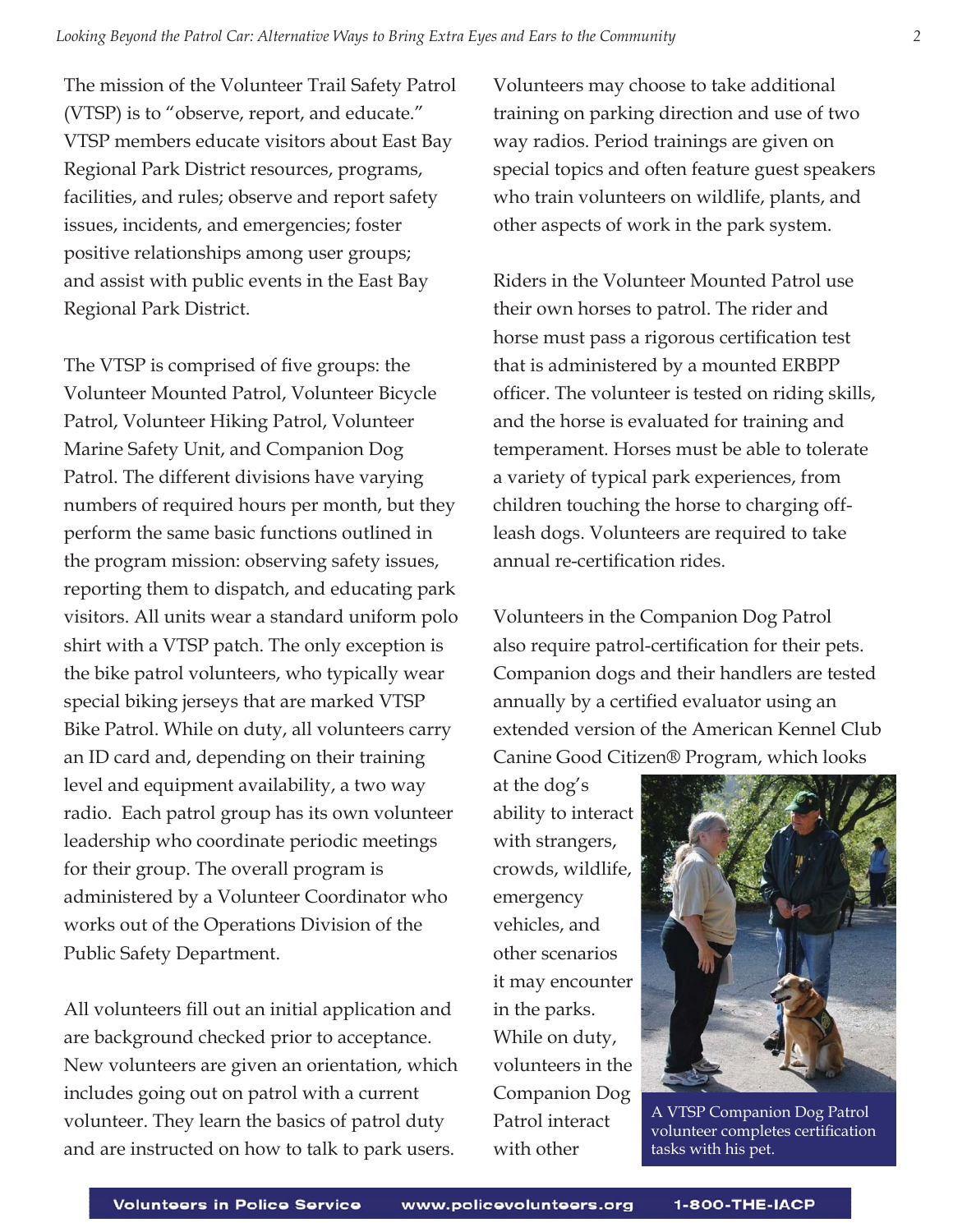visitors who walk dogs to educate them about safety and encourage them to follow the rules about pets in the parks.

The hiking, marine, and bike patrol volunteers do not require certification specific to their patrol. Members of each group provide their own means of transportation and communicate with others in their special interest area. Marine patrol members use kayaks and canoes and encourage visitors to follow park rules governing watercraft use. Hiking and biking volunteers travel the trails, stopping often to engage with park visitors.

All patrol volunteers are eligible to participate in the VTSP Search and Rescue (SAR) Unit. This unit may be activated in the event of a missing person search. SAR Unit volunteers meet monthly for training and often train with other regional SAR units.

# *Eaton County, Michigan, Sheriff's Office*

Eaton County is located in central Michigan, just west of Lansing and has a population of 107,759. The Eaton County Sheriff's Office (ECSO), comprised of 69 sworn officers, is responsible for general law enforcement activities throughout the county and provides contractual police services to Delta and Oneida Townships and the Village of Vermontville.

ECSO has maintained a volunteer program for more than 34 years. Currently, the Volunteers in Police Service program has 38 volunteers. These include unsworn volunteers who serve in victim services, handicapped parking



Eaton County Sheriff's Office Motorcycle Unit Volunteers on a VFW home escort detail.

enforcement, special services, and chaplaincy. Additionally, ECSO has sworn volunteer deputies that are sworn in under the same oath and wear the same uniform as full time deputies.

All ECSO VIPS candidates go through an interview process and thorough background investigation that includes professional references, motor vehicle, and criminal background checks. Upon selection, each volunteer must complete the ECSO VIPS Academy. This course is held one to two days per week for 14 weeks. It covers VIPS policies and procedures, training expectations, personal defensive tactics, first aid and CPR, search and seizure, arrest mechanics, traffic stops, felony traffic stops, and other law enforcement topics. Each unit goes through its own specialized training related to their equipment and must pass an annual recertification.

ECSO has sworn volunteer units dedicated to providing patrol functions and special services on motorcycles and All Terrain Vehicles (ATV). Volunteers in the ATV and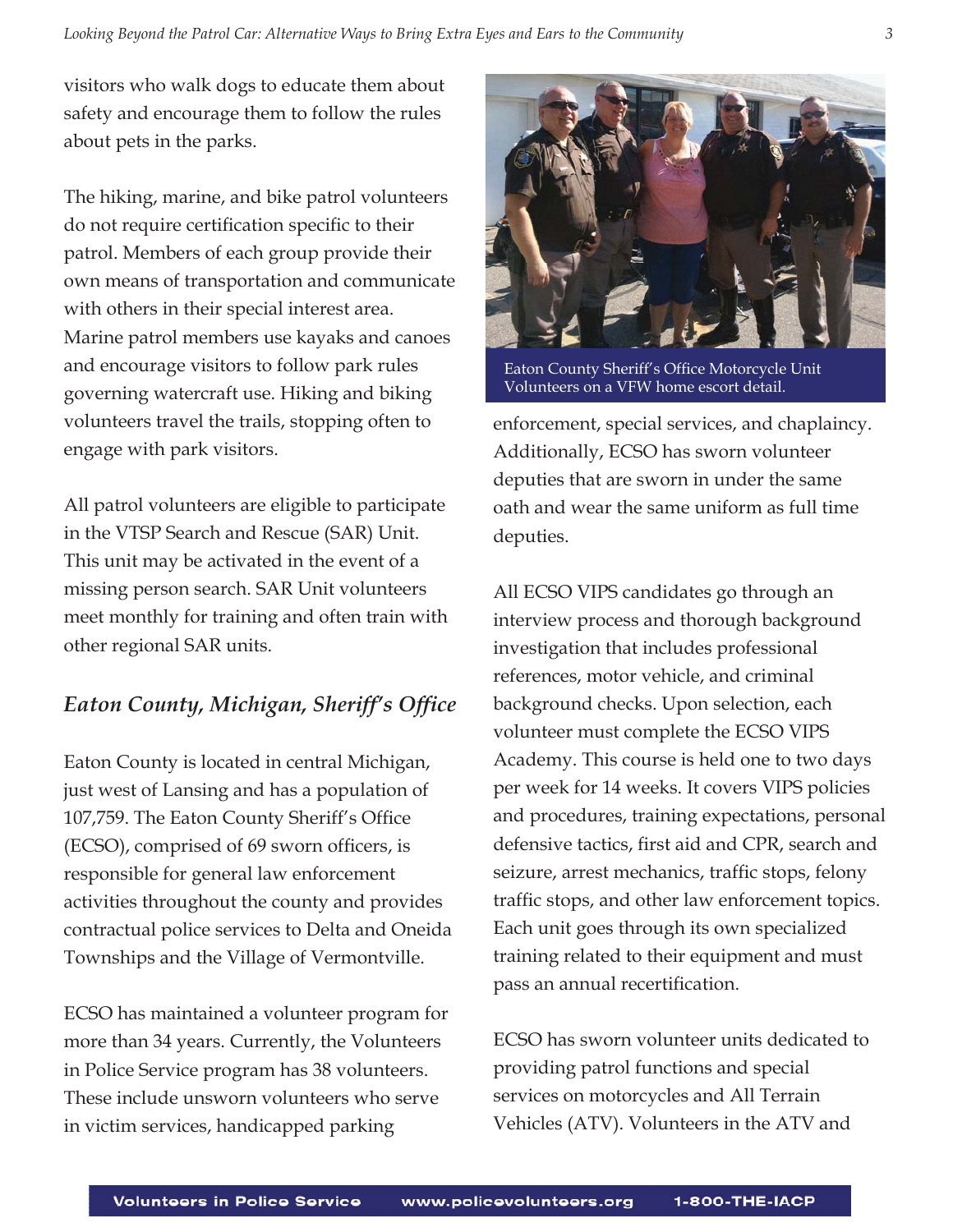

An Eaton County Sheriff's Office ATV Unit Volunteer displays his vehicle at a parade.

Motorcycle Units provide uniformed security and law enforcement presence throughout the county at festivals, car shows, sporting events, ceremonies, and special patrols, like Halloween night. They are trained to work traffic post details and act as county escorts. They often serve in a public relations role at community events and meet and greets. At these events, they talk with community members, display their equipment, and help build trusting relationships between law enforcement and the community.

Motorcycle and ATV Unit volunteers are trained in search and rescue and emergency response procedures. They stand ready to be activated in the event of an emergency or natural disaster to support the Sheriff's Office response efforts.

The Motorcycle Unit is currently made of up of five volunteer deputies, and the ATV Unit is made up of 11 volunteer deputies. ATV and Motorcycle Unit members provide and maintain their vehicles and are responsible for all associated costs. While on duty, ATVs and motorcycles are equipped with red and

blue LED strobe lights and sirens. They are marked with decals to make it clear that they are part of the Sheriff's Office fleet. Volunteers always wear the standard ECSO uniform while on duty, with the exception of some leather wear, such as riding boots, for members of the Motorcycle Unit.

## *Omaha, Nebraska, Police Department*

Omaha is the largest city in the state of Nebraska. Located in the Midwestern United States and on the Missouri River, Omaha's population is 410,000 and is 3,400 square miles. The city boasts a very diverse community that includes Sudanese, Somali, and Latino populations. Omaha is home to five Fortune 500 companies including ConAgra Foods, Union Pacific Corporation, and Mutual of Omaha. The Omaha Police Department (OPD) has 780 officers and 150 civilians.

Omaha's volunteers are active in chaplaincy, Exploring, citizen patrol, handicap parking patrol, and mounted patrol. The Chaplain Corps, started in 1982, serves officers and the community. Chaplains provide individual counseling, crisis response, domestic disturbance assistance, non-emergency transportation, assistance on suicides and attempts, and more.

The crime prevention program at the OPD boasts both Explorers and Citizen Patrol. The 70 Explorers volunteer at police events, dress in mascot costumes, help with physical agility testing, and do whatever is asked of them. Omaha PD has 35 active Citizen Patrols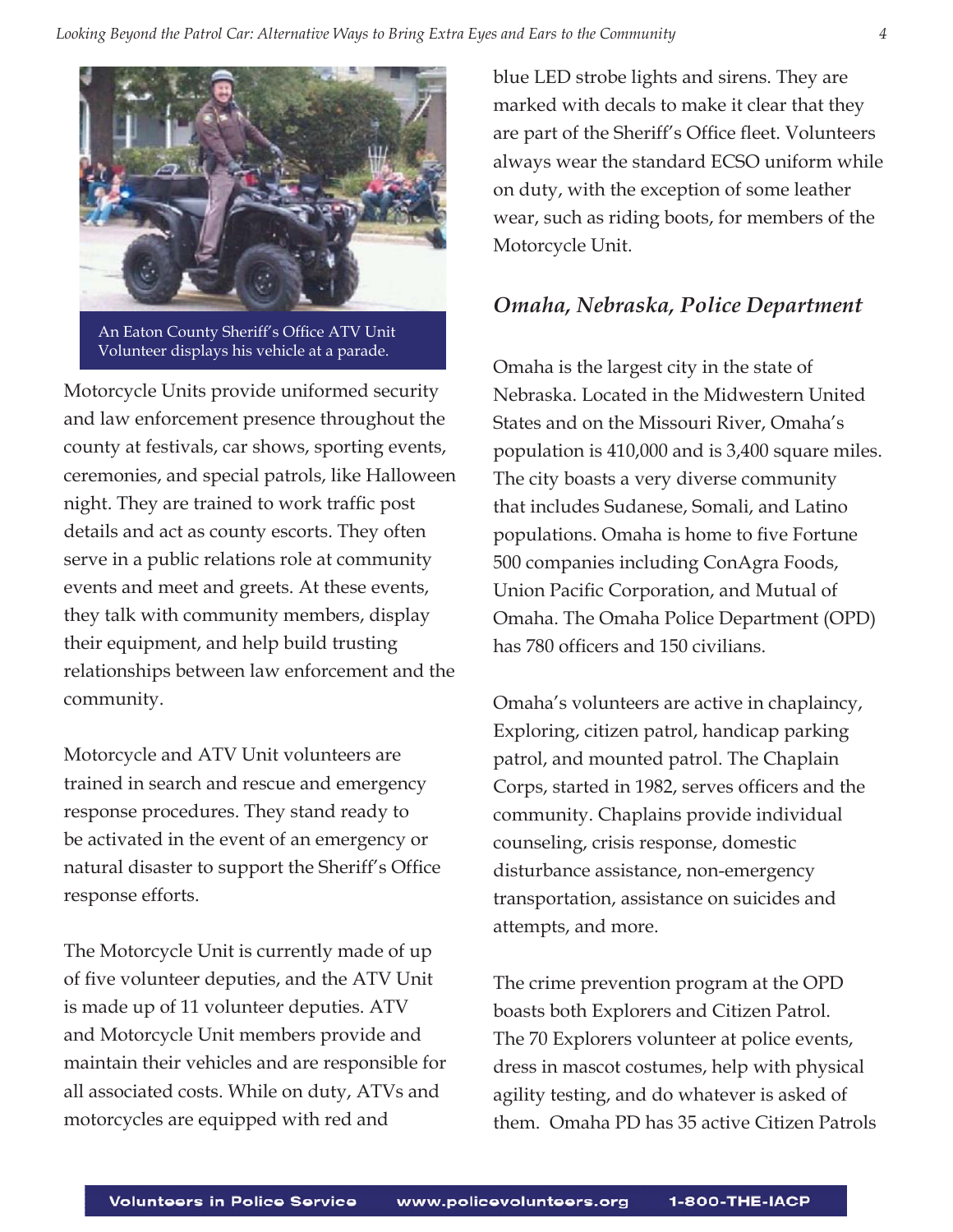with 484 active patrol volunteers, up from 300 just three years ago. Patrollers watch neighborhoods and businesses. At Christmas, the patrols drive through the mall parking lots and the Old Market to ward off would-be thieves breaking into cars. Citizen Patrols also provide an extra presence on the first and last days of school and on Halloween. Patrols can also be deployed as part of the department's rapid response team and sometimes work with police to search for a missing child or vulnerable adult. Volunteers undergo criminal background checks and attend training.

The Handicap Parking Patrol was started in 1985, after one of Omaha's volunteers and her handicapped husband had a particularly bad experience looking for parking. Today there are 25 active volunteers on Handicap Parking Patrol. Volunteers receive an identification badge, a ticket book, and educational materials after taking an all day class to educate and train them on the issue.

OPD's Mounted Patrol Unit began in 1989. Officers applying to be in the unit must have served at least three years before applying. There are currently six officers serving. Officers and horses train together.



The Omaha Police Department Equine Facility houses the horses for OPD's mounted patrol.

All horses are donated. It generally takes the horses about one to three months to acclimate to the work. They prepare the horses for anything that could happen outside in the real world. This includes everything from throwing tennis balls at the horse to exploding fireworks in their presence. If the horse makes it through that stage, they then go into the neighborhoods. Here they adjust to people, cars, dogs, etc. and if they cannot handle it, they are given back to their owner.

In 2005, ConAgra Foods donated a barn to the department. The program began taking volunteers at the barn three years ago. There are currently four volunteers. They don't wear uniforms, instead coming dressed in their jeans and boots. The barn manager is an OPD employee and goes through an overview on horse handling on volunteers' first days. She wants to be sure the volunteers are on the same page as her and the patrol officers in terms of handling the horses. Volunteers feed the horses, clean the stalls and animals, and sweep the barn. After the barn manager is comfortable with the way the volunteers handle the horses, they assist her with turnout. Each volunteer works different hours and days, but generally each works in the barn for about three hours when they come in. Volunteers cover both weekdays and weekends.

When the horses are retired, the department contacts the previous owner first to see if they would like the horse back. If not, the department finds a nice home for the horse.